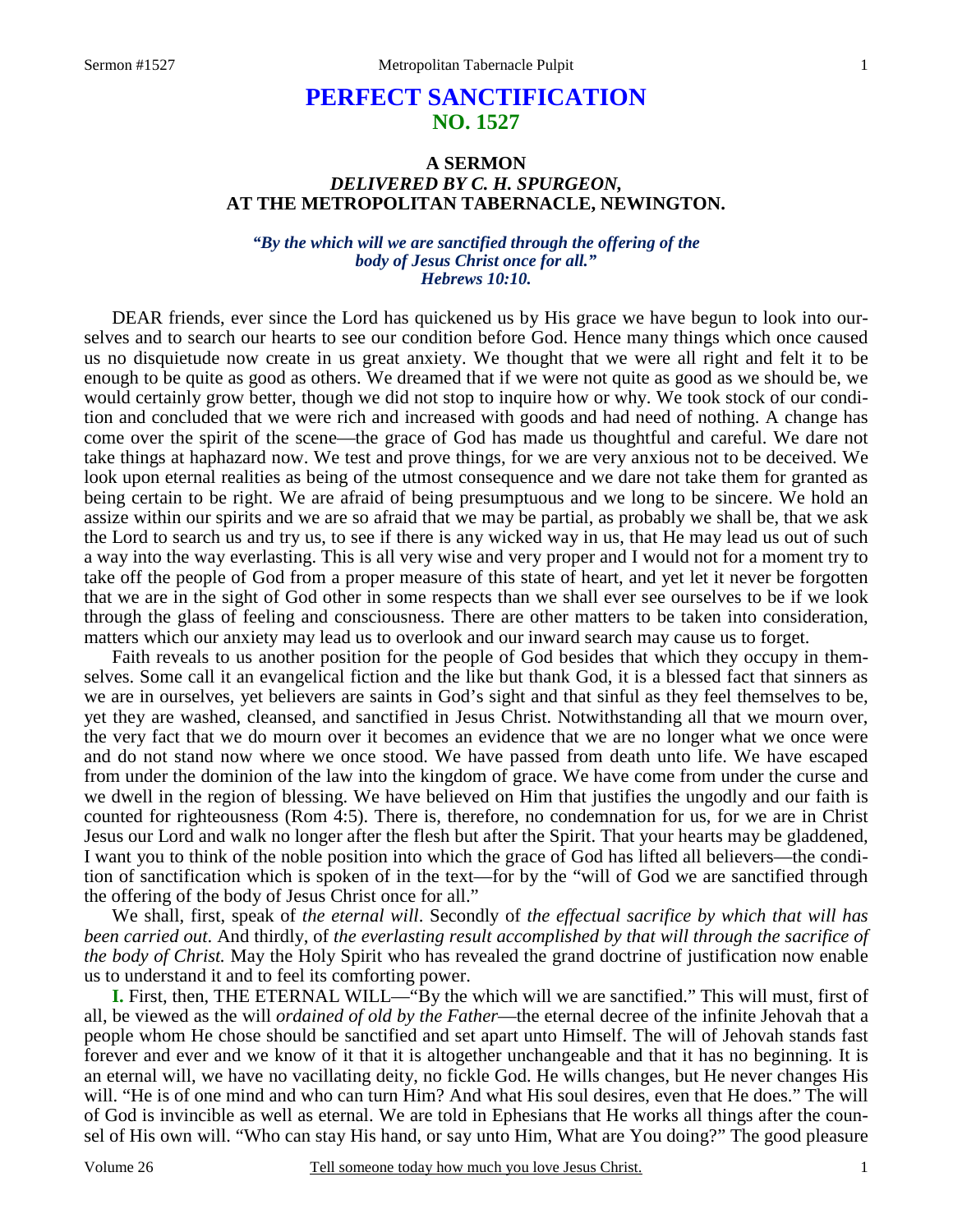of His will is never defeated—there cannot be such a thing as a vanquished God. "His purpose shall stand and He will do all His pleasure." In fact, the will of God is the motive force of all things. "He spoke and it was done. He commanded and it stood fast." His Word is omnipotent because His will is at the back of it and it puts force into it. He said, "Light be," and there was light because He willed that there should be light. He bade creatures come forth, numerous as the drops of dew, to people the world that He had made and forth they came, flying, leaping, swimming in varied orders of life, because of His own will He did create them. His will is the secret power which sustains the universe and threads the starry orbs and holds them like a necklace of light about the neck of nature. His will is the Alpha and the Omega of all things. It was according to this eternal, invincible will of God that He chose, created, and set apart a people that should show forth the glory and riches of His grace—a people that would bear the image of His only-begotten Son, a people that should joyfully and willingly serve Him in His courts forever and ever—a people who should be His own sons and daughters, to whom He would say, "I will dwell in them and walk in them and they shall be My people and I will be their God." Thus stood the eternal will of old. "For whom He did foreknow, He also did predestinate to be conformed to the image of His Son, that He might be the firstborn among many brethren."

 But the people concerning whom this will was made were dead in sin, defiled with evil, polluted by transgression. The old serpent's venom was in their veins. They were fit to be set apart for the curse, but not to be set apart for the service of the thrice holy God. And the question was, how then should the will of the Immutable Invincible ever be carried out? How shall these rebels become absolved? How shall these fountains of filth become clear as crystal, pouring forth floods of living water and divine praise? How shall these unsanctified and defiled ones become sanctified unto the service of God? It must be but how shall it be? Then came the priests, with smoking censers and with basins full of blood, steaming as it came fresh from the slaughtered victims and they sprinkled this blood upon the book and upon the people, upon the altar, and upon the Mercy Seat, and upon all the hangings of the tabernacle, and all the ground whereon the worshippers walked, for almost all things under the law were sanctified by blood. Everywhere was this blood of bulls and of goats. Fresh every morning and renewed every evening. Still, God's will was not done, the chosen were not thus sanctified and we know they were not, because it is written, "Sacrifice and offering You would not." His will was not fulfilled in them. It was not His will that they should sanctify the people. They were inefficacious to such an end for, as the Holy Spirit has said, it was "not possible that the blood of bulls and of goats should take away sins." And so, if these offerings had been all, centuries of the house of Aaron and of the priests of the tribe of Levi might have come and gone, and yet the will decreed by the eternal Father would not have been an accomplished fact.

 Thus we are landed at our second point, which is, that this will by which we are sanctified was *performed by the ever-blessed Son*. It was the will of God the Father, but it was carried out by the divine Son when He came into the world. A body was prepared for Him and into that body, in a mysterious manner which we will not attempt even to conceive of, He entered and there He was—the incarnate God. This incarnate God, by offering His own blood, by laying down His own life, by bearing in His own body the curse, and in His own spirit enduring the wrath was able to effect the purpose of the everlasting Father in the purging of His people, in the setting of His chosen apart, and making them henceforth holiness unto the Lord. Do you not see what the will of the Father was—that He should have a people that should be sanctified unto Himself? But that will could not be carried out by the blood of bulls and of goats. It must be achieved by the offering up of the body of Jesus Christ once for all. Our Lord Jesus Christ has done whatever that will of the Father required for its perfect achievement. This is our satisfaction. We will not enter at this time into a detailed account of our Lord's active and passive obedience by which He magnified the law and set apart His people. I pray you, however, never fall into the error of dividing the work of Christ as some do and saying, "Here He made atonement for sin and there He did not." In these modern times, certain brethren have invented refinements of statement of so trivial a character that they are not even worth the trouble of thinking over and yet, like babes with a new rattle, they make a noise with them all day long. It is amusing how these wise professors make grave points out of mere hair-splitting distinctions and if we do not agree with them they give themselves mighty airs, pitying our ignorance, and esteeming themselves as superior persons who have an insight into things which ordinary Christians cannot see. God save us from having eyes which are so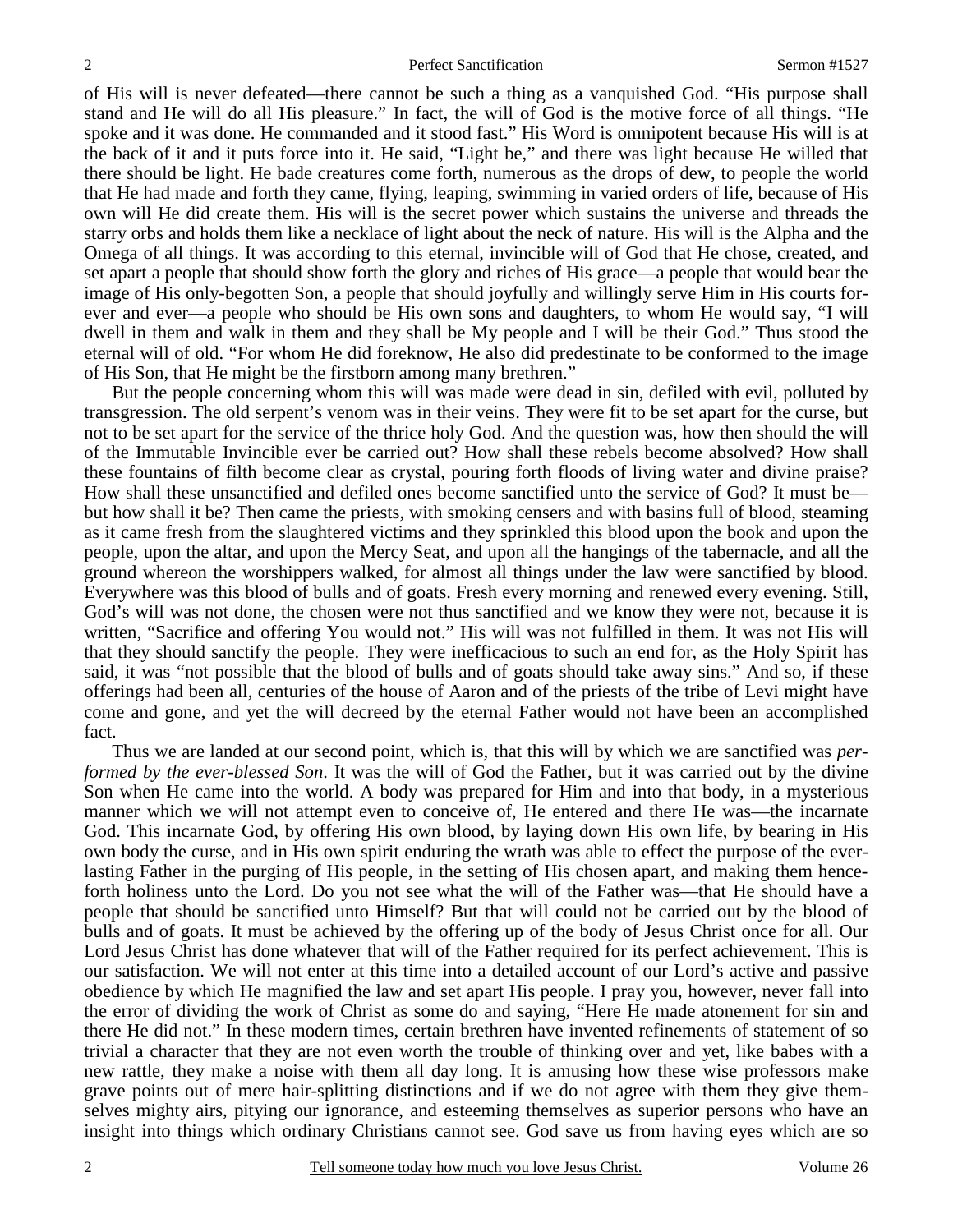#### Sermon #1527 **Perfect Sanctification** 3

sharp that we are able to spy out new occasions for difference and fresh reasons for making men offenders for mere words. I believe in the life of Christ as well as in His death and I believe that He stood for me before God as much when He walked the acres of Palestine as when He hung on the cross at Jerusalem. You cannot divide and split Him in sunder and say, "He is so far an example and so far an atonement," but you must take the entire Christ and look at Him from the very first as the Lamb of God which takes away the sin of the world. "Oh, but," they say, "He made no atonement except in His death," which is, let me tell you, an absurdity in language. Listen a minute. When does a man die? I cannot tell you. There is the minute in which the soul separates from the body, but all the time that a man may be described as dying he is alive, is he not? A man does not suffer when actually dead. What we call the pangs of death are truly and accurately pangs of life. Death does not suffer—it is the end of suffering. A man is in life while he suffers and if they say, "It is Christ's death that makes an atonement and not His life," I reply that death, alone and by itself, makes no atonement. Death in its natural sense and not in this modern non-natural severance from life, does make atonement—but it cannot be viewed apart from life by any unsophisticated mind. If they must have distinctions, we could make distinctions enough to worry them of such an unprofitable business, but we have nobler work to do. To us our Lord's death seems to be the consummation of His life, the finishing stroke of a work which His Father had given Him to do among the sons of men. We view Him as having come in a body prepared for Him to do the will of God once—and that "once" lasted throughout His one life on earth. We will not, however, dwell on any moot point, but unfeignedly rejoice that whatever was wanted to make God's people wholly sanctified unto God, Christ has worked out. "By the which will we are sanctified through the offering of the body of Jesus Christ once." It is finished. Does the divine law require for our acceptance perfect submission to the will of the Lord? He has rendered it. Does it ask complete obedience to its precepts? He has presented the same. Does the fulfilled will of the Lord call for abject suffering, a sweat of blood, pangs unknown, and death, itself? Christ has presented it all, whatever that "all" may be. As when God created, His word effected all His will, so when God redeemed, His blessed and incarnate Word has done all His will. In every point, as God looked on each day's work and said, "It is good," so, as He looks upon each part of the work of His dear Son, He can say of it, "It is good." The Father joins in the verdict of His Son that it is finished—all the will of God for the sanctification of His people is accomplished.

 Beloved, this work must be *applied to us by the Holy Spirit*. It is the Holy Spirit who brings us to know that Jesus Christ has sanctified us, or set us apart and made us acceptable with God. It is the Holy Spirit who has given us the New Testament and shed a light upon the Old. It is the Holy Spirit who speaks to us through the ministers of Christ when He blesses them to our conversion. Especially is it the Holy Spirit who takes away from us all hope of being sanctified before God by any means of our own, brings us to see our need of cleansing and reconciliation and then takes of the things of Christ and reveals them unto us. Not without the going forth of His sacred power are we made to take the place of separation and dedication, to which the Lord of old ordained us.

 Thus it is by the will of the Father, carried out by the Son, and applied by the Holy Spirit that the church of God is regarded as sanctified before God and is acceptable unto Him.

 I do not tarry longer on any one point, because these great things are best spoken of with few words. They are subjects better fed upon by quiet thought than exhibited in speech.

**II.** I invite you, dear friends, in the second place, to consider THE EFFECTUAL SACRIFICE by which the will of God with regard to the sanctity of His people has been carried out. "By the which will we are sanctified *through the offering of the body of Jesus Christ."*

*This implies, first, His incarnation,* which of course includes His eternal deity. We can never forget that Jesus Christ is God. The church has given forth many a valiant confession to His deity and woe be to her should she ever hesitate on that glorious truth! Yet sometimes she has great need to earnestly insist upon His humanity. As you bow before your glorious Lord and adore Him with all the sanctified, yet remember that He whom you worship was truly and really a man. The gospel of His incarnation is not a spiritual idea, nor a metaphor, nor a myth. In very deed and truth, the God that made heaven and earth came down to earth and hung upon a woman's breast as an infant. That child, as He grew in stature and wisdom, was as certainly God as He is at this moment in glory. He was as surely God when He was here hungry and suffering, sleeping, eating, drinking as He was God when He hung up the morning stars and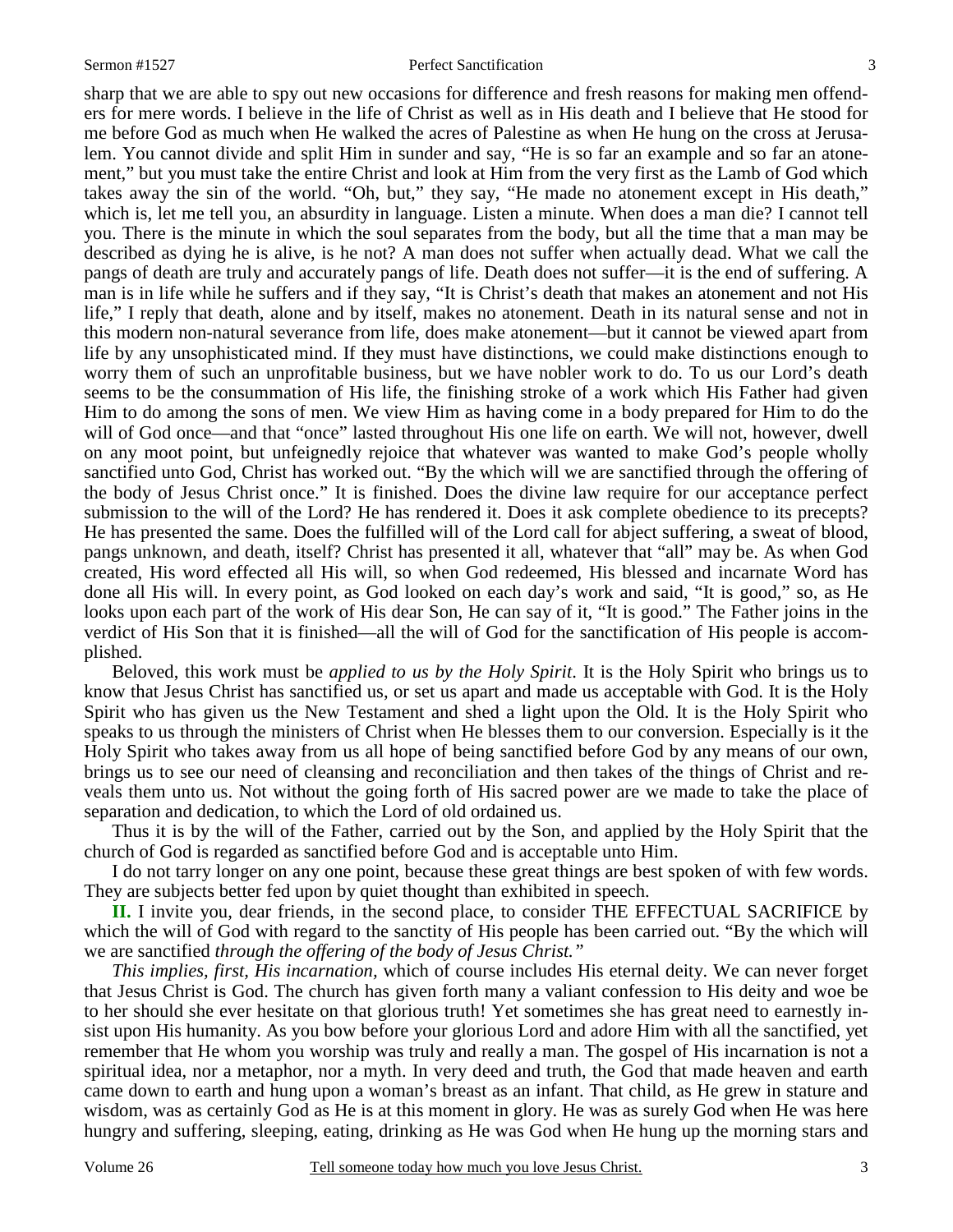kindled the lamps of night, or as He shall be when sun and moon shall dim at the brightness of His coming. Jesus Christ, very God of very God, did certainly stoop to become such as we are and was made in the likeness of sinful flesh. It is a truth you all know, but I want you to grasp it and realize it. It will help you to trust Christ if you clearly perceive that, divine as He is, He is bone of your bone and flesh of your flesh—your kinsman, though the Son of God.

 All this is implied in the text, because it speaks of the offering of the body of Christ. But why does it specially speak of the body? I think to show us the reality of that offering—His soul suffered and His soul's sufferings were the soul of His sufferings, but still, to make it palpable to us, to record it as a sure historical fact, the Holy Spirit mentions that there was an offering of the body of Christ.

 I take it, however, that *the word means the whole of Christ*—that there was an offering made of all of Christ, the body of Him or that of which He was constituted. It is my solemn conviction that the deity co-worked with His humanity in the wondrous passion by which He has sanctified His elect. I am told that deity cannot suffer. I am expected to subscribe to that because theologians say so. Well, if it is true, then I shall content myself with believing that the deity helped the humanity by strengthening it to suffer more than it could otherwise have endured. But I believe that deity can suffer, heterodox as that notion may seem to be. I cannot believe in an impassive God as my Father. If He pities and sympathizes, surely He must have some sensibilities. Is He a God of iron? If He wills it, He can do anything and therefore He can suffer if He pleases. It is not possible for God to be made to suffer—that would be a ridiculous supposition—yet if He wills to do so, He is certainly capable of doing that as well as anything else—for all things are possible to Him. I look upon our Lord Jesus as in His very Godhead stooping down to bear the weight of human sin and human misery, sustaining it because He was divine and able to bear what else had been too great a load. Thus the whole of Christ was made a sacrifice for sin. It was the offering, not of the spirit of Christ, but of the very body of Christ—the essence, subsistence, and most manifest reality and personality of Jesus Christ, the Son of the Most High.

 And *this was wholly offered*. I do not know how to bring out my own thoughts here, but to accomplish the will of God in sanctifying all His people, Christ must be the offering and He must be wholly offered. There were certain sacrifices which were only presented to God in part, so far as the consumption by fire was concerned. A part was eaten by the priest or by the offerer and so far it was not a whole burnt offering. In this there was much precious truth set forth, of which we will not speak at this time, but as our sin-offering, making expiation for guilt, our blessed Lord and Master gave Himself wholly for us as an atoning sacrifice and offering for sin—and that "Himself," sums up all you can conceive it to be in and of the Christ of God, and the pangs and griefs which, like a fire went through Him, did consume Him, even to the uttermost of all that was in Him. He bore all that could be borne, stooped to the lowest to which humility could come, descended to the utmost abyss to which a descent of self-denial could be made. He made Himself of no reputation. He emptied Himself of all honor and glory. He gave up Himself without reserve. He saved others, Himself He could not save—He spares us in our chastisements, but Himself He spared not. He says of Himself in the twenty-second Psalm, "I am a worm and no man; a reproach of men and despised of the people." You do not know, you cannot imagine how fully the sacrifice was made by Christ. It was not only a sacrifice of all of Himself, but a complete sacrifice of every part of Himself for us. The blaze of eternal wrath for human sin was focused upon His head! The anguish that must have been endured by Him who stood in the place of millions of sinners to be judged of God and smitten in their stead is altogether inconceivable. Though Himself perfectly innocent, yet in His own person to offer up such a sacrifice as could honor the divine justice on account of myriads of sins of myriads of the sons of men was a work far beyond all human realization. You may give loose to your reason and your imagination and rise into the seventh heaven of sublime conception as with eagle wing, but you can never reach the utmost height. Here is the sum of the matter—"Thanks be unto God for His unspeakable gift," for unspeakable, inconceivable it certainly is when we view the Lord Jesus as a sacrifice for the sins of men.

 This offering was made *once and only once*. The pith of the text lies in the finishing words of it, "through the offering of the body of Jesus Christ once for all." Those words, "for all," are very properly put in by the translators but you must not make a mistake as to their meaning. The text does *not* mean that Christ offered Himself up once *for all*—that is, for all mankind. That may be a doctrine of Scripture, or it may not be a doctrine of Scripture—but it is not the teaching here. The passage means "once for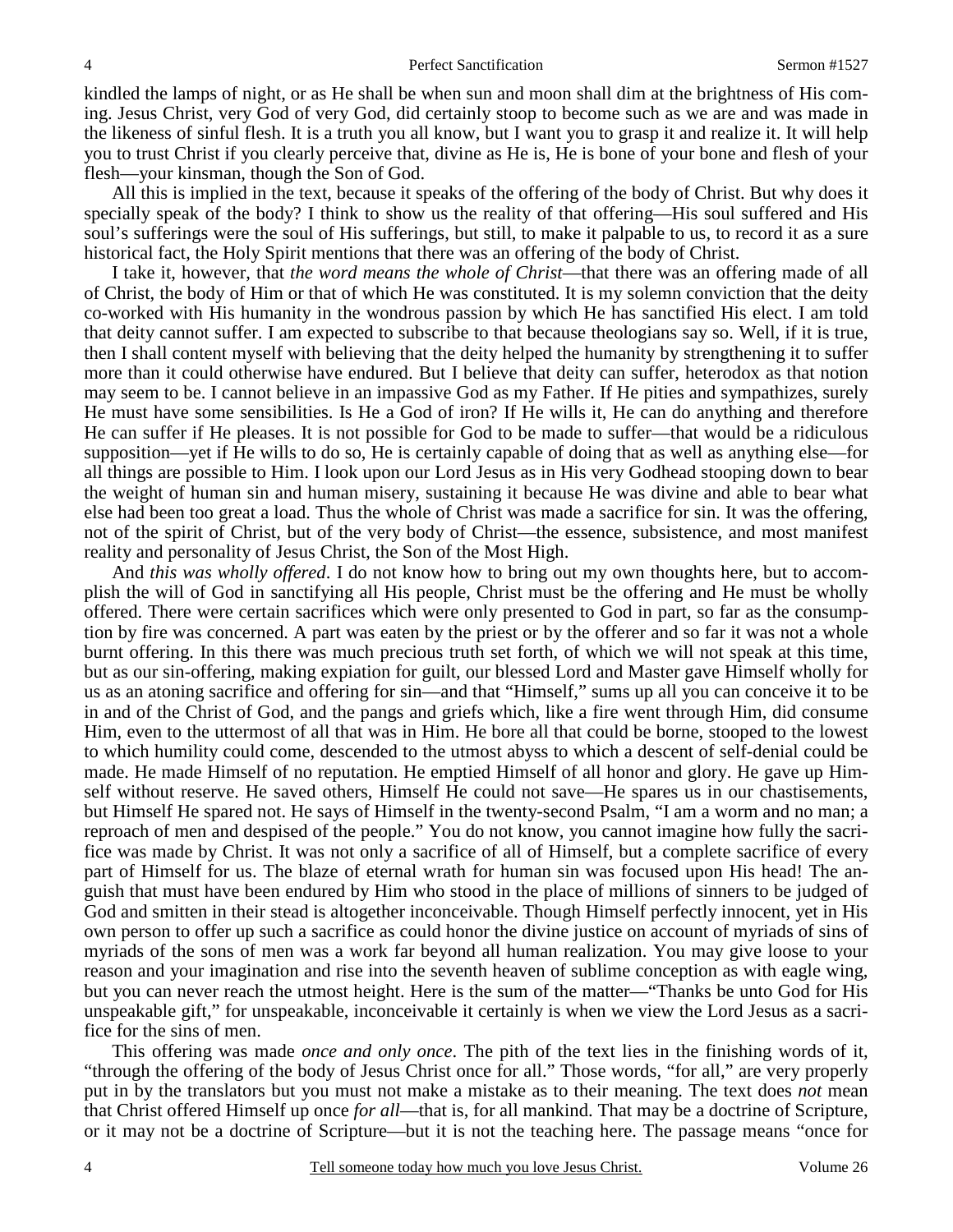all" in the sense of—all at once or only once. As a man might say, "I gave up my whole estate once and for all to my creditors and there was an end of the matter," so here our Lord Jesus Christ is said to have offered Himself up as a sacrifice once for all—that is to say, only once and there was an end of the whole matter. His sacrifice on behalf of His people was for all the sins before He came. Think of what they all were. Ages had succeeded ages and there had been found among the various generations of men criminals of the blackest dye and crimes had been multiplied, but the prophet said in vision concerning Christ, as he looked on all the multitude, "All we like sheep have gone astray: we have turned every one to his own way; and the Lord *has laid* on Him the iniquity of us all." That was before He came. Reflect that there has been no second offering of Himself ever since and never will be, but it was *once* and that once did the deed. Let your mind conceive of this—nearly two thousand years have passed since the offering and if the prophet were to stand here tonight and look back through those eighteen hundred years and more, he would still say, "All we like sheep have gone astray: we have turned every one to his own way; and the Lord has laid on Him the iniquity of us all." Oh! it is a wonderful conception—the sacrifice of the Lord Jesus was the reservoir into which all the sin of the human race ran, from this quarter and that, and that, and that, and that. All the sins of His people rolled in a torrent unto Him and gathered as in a great lake. In Him was no sin and yet the Lord made Him to be sin for us. You may have seen a deep mountain lake which has been filled to the brim by innumerable streamlets from all the hillsides round about. Here comes a torrent gushing down and there trickles from the moss that has overgrown the rock a little drip, drip, drip, which falls perpetually—great and small tributaries all meet in the black lake which after the rain is full to the brim and ready to burst its banks. That lone lake pictures Christ, the meeting place of the sins of His people. They were all laid on Him, that from Him the penalty might be exacted. At His hands the price must be demanded for the ransom of all this multitude of sins.

 And it is said that He did this *once for all*. I have no language with which to describe it—but I see before me the great load of sin, the huge, tremendous world of sin. No, no, it is greater than the world. Atlas might carry that, but this is a weight compared with which the world is but as a pin's head. Mountains upon mountains, alps on alps are nothing to the mighty mass of sin which I see before my mind's eye, and lo, it all falls upon the Well-Beloved. He stands beneath it and bows under it till the bloody sweat starts from every pore and yet He does not yield to its weight so as to get away from the burden. It presses more heavily, it bows Him to the dust, it touches His very soul, it makes Him cry in anguish, "My God, My God, why have You forsaken Me?" and yet at the last, He lifts Himself up and flings it all away and cries, "It is finished!" and it is gone. There is not a speck of it left. No, not an atom of it left. It is all gone at once and once and for all. He has borne the immeasurable weight and cast it off from His shoulders forever and as it lies no more on Him, so also it lies no more on them. Sin shall never be mentioned against His people any more forever. Oh, wondrous deed of deity! Oh, mighty feat of love accomplished once and for all. The Redeemer never offered Himself to death before. He never will do it again.

 Look this way, my brethren, the reason why it never will be done again is because there is no need for it. All the sin that was laid upon Jesus is gone—all the sin of His people is forever discharged. He has borne it—the debt is paid. The handwriting of ordinances against us is nailed to His cross. The accuser's charge is answered forever. What, then, shall we say of those who come forward and pretend that they perpetually present the body of Christ in the unbloody sacrifice of the mass? Why, this—that no profane jest from the lip of Voltaire ever had even the slightest degree of God-defiant blasphemy in it compared with such a hideous insult as this horrible pretense. It is infernal. I will say no less. There can be nothing more intolerable than that notion, for our Lord Jesus Christ has offered Himself for sin once and once for all, and he who dares to think of offering Him again insults Him by acting as if that once were not enough. I cannot believe any language of abhorrence to be too strong if the performers and attendants at the mass really knew what is implied in their professed act and deed. In the judgment of Christian charity we may earnestly pray, "Father, forgive them, for they know not what they do."

 Our words fail and our conceptions faint at the thought of the great Substitute with all the sins of His people condensed into one black draught and set before Him. How shall we think of Him as putting that cup to His lips and drinking, drinking, drinking all the wrath till He had drained the cup to the bottom and filled Himself with horror? Yet see, He has finished the death-drink and turned the cup upside down, crying, "It is finished." At one tremendous draught the loving Lord has drained destruction dry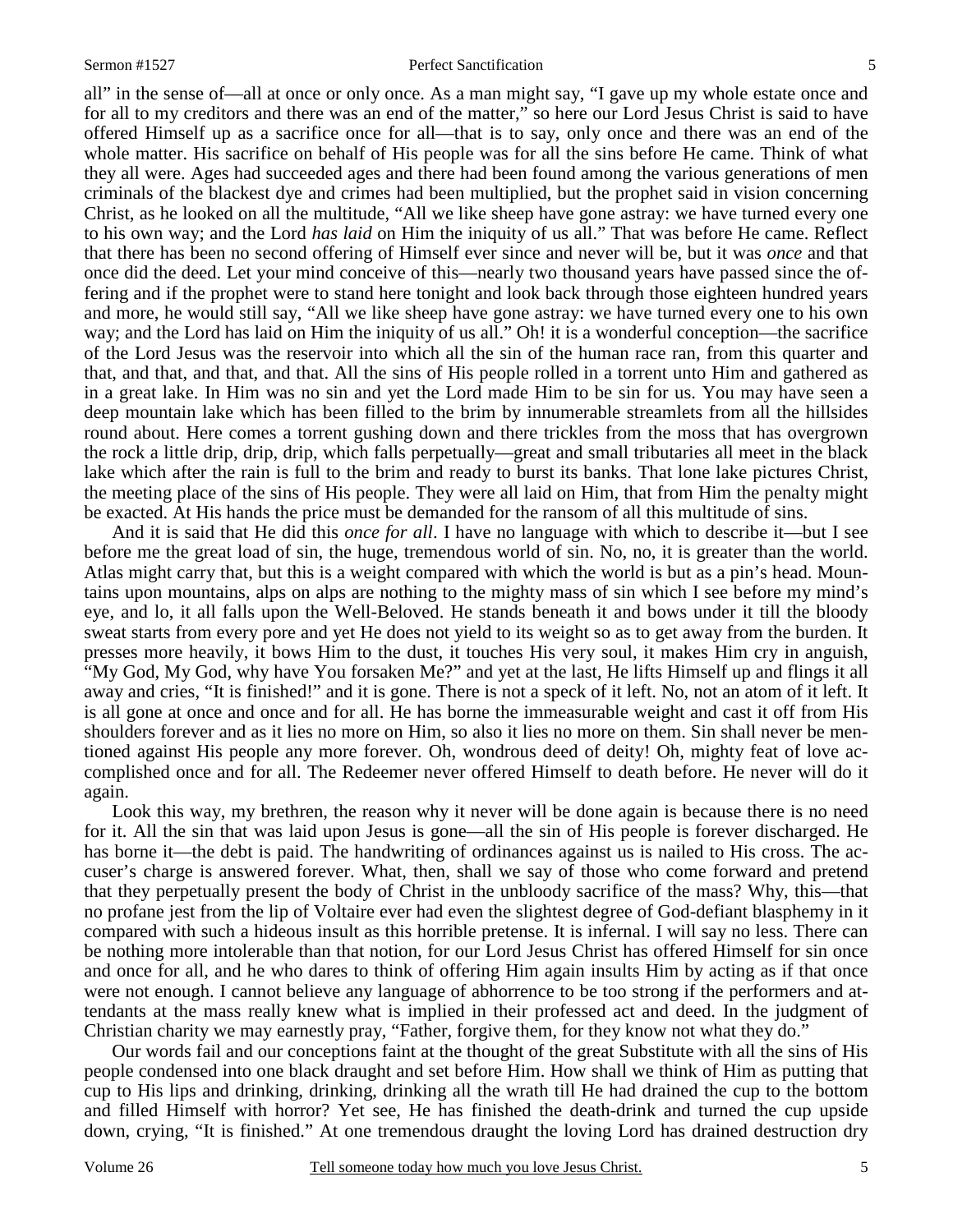for all His people and there is no dreg nor drop left for any one of them, for now is the will of God accomplished—"By the which will we are sanctified through the offering of the body of Jesus Christ once for all." Glory be to God! And yet again, glory be to God!—

> *"He bore on the tree the sentence for me, And now both the Surety and sinner are free. In the heavenly Lamb thrice happy I am And my heart does rejoice at the sound of His name."*

**III.** Now I close with our third head and that is THE EVERLASTING RESULT. The everlasting result of this effectual carrying out of the will of God is that now *God regards His people's sin as expiated* and their persons as sanctified. Our sin is removed by expiation. Atonement has been offered and its efficacy abides forever. There is no need of any other expiation. Believers repent bitterly, but not in the way of expiation. There is no penance to be exacted of them by way of putting away guilt. Their guilt is gone—their transgression is forgiven. The covenant is made with them and it runs thus, "Their sins and their iniquities will I remember no more forever." Their sins have, in fact, been ended, blotted out, and annihilated by the Redeemer's one sacrifice.

 Next, *they are reconciled*. There is no quarrel now between God and those who are in Christ Jesus. Peace is made between the two. The middle wall that stood between them is taken away. Christ, by His one sacrifice, has made peace for all His people and effectually established an amity which never shall be broken—

> *"Lord Jesus, we believing In You have peace with God, Eternal life receiving The purchase of Your blood. Our curse and condemnation You bore in our stead Secure is our salvation In You, our risen Head."*

 Moreover, they are not only accepted and reconciled, but *they are purified*—the taint that was upon them is taken away. In God's sight they are regarded no more as unclean. They are no longer shut outside the camp—they may come to the throne of the heavenly grace whenever they will. God can have communion with them. He regards them as fit to stand in His courts and to be His servants, for they are purified, reconciled, expiated through the one offering of Christ. Their admission into the closest intimacy with God could never be allowed if He did not regard them as purged from all uncleanness and this has been effected not at all by themselves, but only by the great sacrifice—

> *"Your blood, not mine, O Christ, Your blood so freely spilt, Has blanched my blackest stains, And purged away my guilt. Your righteousness, O Christ, Alone does cover me. No righteousness avails Save that which is in Thee."*

Now, what has come of it? That is the point. I want you now just to let me leave the doctrine and try and bring out the experience arising from it. What Christ has done in the carrying out of the great will of God has effected salvation for all His chosen—but this is applied to them actually and experientially by the Holy Spirit's dwelling in them—by which indwelling they know they are now God's people. The Israelites were God's people, after a fashion. The Levites were more peculiarly so and the priests were still more especially so, and these had to present perpetual sacrifices and offerings that God might be able to look upon them as His people, for they were a sinful people. *You and I are not typically, but truly and really, His people*. Through Jesus Christ's offering of Himself once and for all, we are really set apart to be the Lord's people henceforth and forever and He says of us—I mean, of course, not of us all, but of as many as have believed in Jesus and to whom the Holy Spirit has revealed His finished work, "I will be their God and they shall be My people." You, believers, are sanctified in this sense, that you are now the set-apart ones unto God and you belong wholly to Him. Will you think that over? "I am now not my own. I do not belong now to the common order of men, as all the rest of men do. I am set apart. I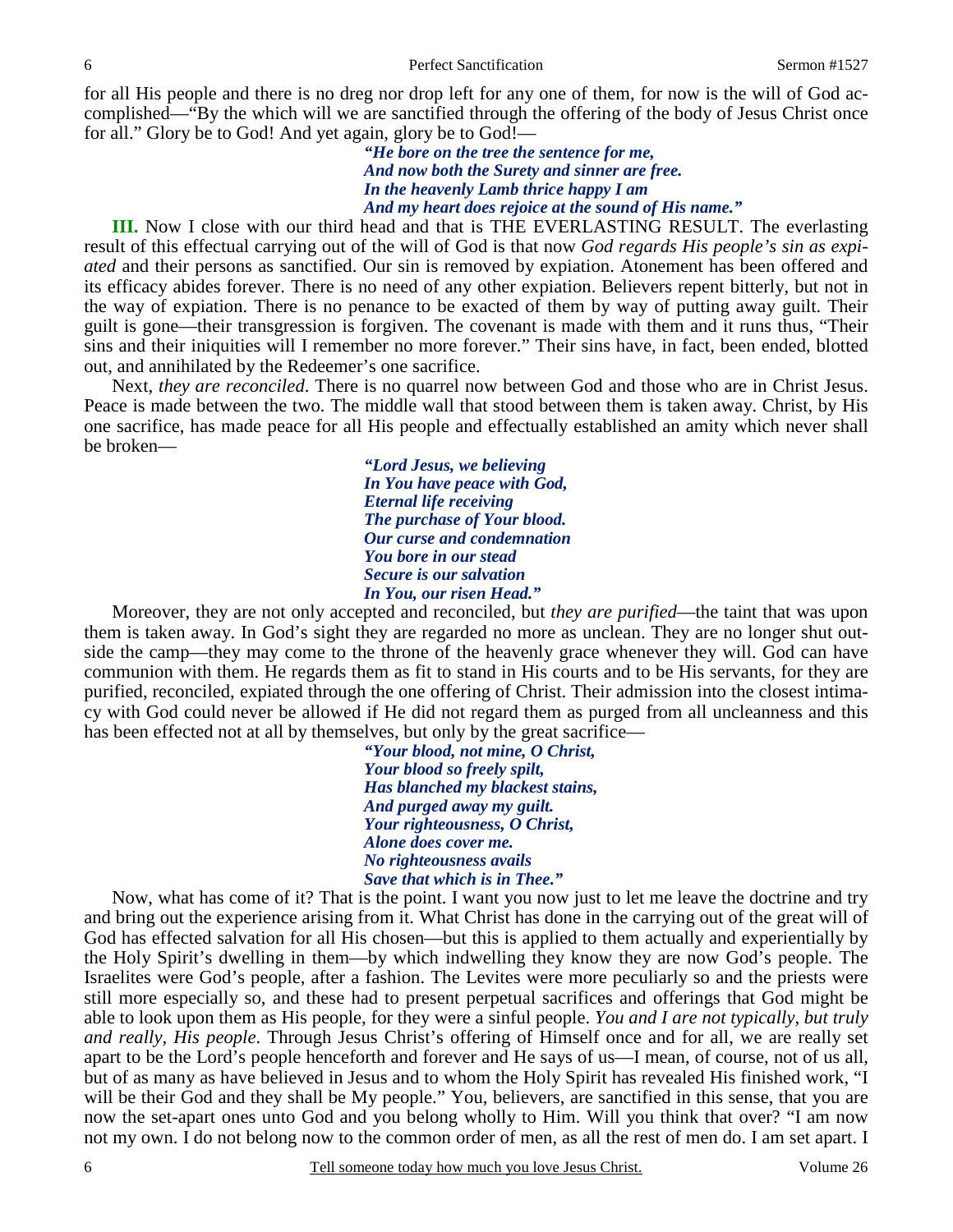#### Sermon #1527 **Perfect Sanctification** 7

am called out. I am taken aside. I am one of the Lord's own. I am His treasure and His portion. He has through Jesus Christ's death made me one of those of whom He says, 'They shall dwell alone, they shall not be numbered among the people.'" I want you to feel it so that you may live under the power of that fact, that you may feel, "My Lord has cleansed me. My Lord has made expiation for me. My Lord has reconciled me unto God and I am God's man, I am God's woman. I cannot live as others do. I cannot be one among you. I must come out. I must be separate. I cannot find my pleasure where you find yours. I cannot find my treasure where you find yours. I am God's and God is mine. That wondrous transaction on the cross of which our minister has tried to speak, but of which he could not speak as he ought—that wondrous unspeakable deed upon the cross—that wonderful life and death of Jesus, has made me one of God's people, set apart unto Him and as such I must live."

When you realize that you are God's people, the next thing is to reflect that God, in sanctifying a people set them apart for His service, *He made them fit for His service*. You, beloved, through Christ's one great offering of His body for you, are permitted now to be the servants of God. You know it is an awful thing for a man to try and serve God until God gives Him leave—there is a presumption about it. Suppose that one of the Queen's enemies, who has sought her life and has always spoken against her, were to say, "I mean to be one of her servants. I will go into her palace and I will serve her," having all the while in his heart a rebellious, proud spirit. His service could not be tolerated. It would be sheer impudence. Even so, "Unto the wicked God says, What have you to do to declare My statutes?" A wicked man, pretending to serve God stands in the position of Korah, Dathan and Abiram trying to offer incense, because he is not purified and not called to the work and has no fitness for it. But now, beloved, you that are in Christ are called to be His servants. You have permission and leave to serve Him. It ought to be your great joy to be accepted servants of the living God. If you are only the Lord's shoeblack, you have a greater privilege than if you were an emperor. If the highest thing you ever will be allowed to do should be to loosen the latchet of your Master's shoe or to wash His servants' feet—if that Master is Christ ,you are favored above the mightiest of the mighty. Men of renown may envy you their orders of the Garter or the Golden Fleece are nothing compared with the high dignity of being servitors of King Jesus. Look upon this as being the result of Christ's death upon the cross, that such a poor, sinful creature as you are—once a slave of the devil—is now allowed to be the servant of God. On the cross my Master bought for me the privilege to preach to you at this time, and He bought for you, dear mother, the privilege to go home and train your little child for the great Father in heaven. In fact, He bought for us a sanctification which has made us the Lord's people and has enabled us to engage in His service. Do we not rejoice in this?

 Next to that we have this privilege that *what we do can now be accepted*. Because Jesus Christ, by the offering of His body once has perfected the Father's will and has sanctified us, therefore what we do is now accepted with God. We might have done whatever we would, but God would not have accepted it from a sinner's hands—from the hands of those that were out of Christ. Now He accepts anything of us. You dropped a penny into the box—it was all that you could give and the Lord accepted it. It dropped into His hand. You offered a little prayer in the middle of business this afternoon because you heard an ill word spoken—and your God accepted that prayer. You went down the street and spoke to a poor sick person. You did not say much, but you said all you could—the great God accepted it. Acceptance in the Beloved, not only for our persons, but for our prayers and our works, is one of the sweetest things I know of. We are accepted. That is the joy of it. Through that one great bloody sacrifice, once for all offered, God's people are forever accepted and what His people do for Him is accepted, too. And now we are privileged to the highest degree, being sanctified—that is to say, made into God's people, God's servants, and God's accepted servants. Every privilege which we could have had, if we had never sinned, is now ours and we are in Him as His children. We have more than would have come to us by the covenant of works and if we will but know it and live up to it, even the very privilege of suffering and the privilege of being tried—the privilege of being in want—should be looked upon as a great gift, for I think an angel spirit, seated high alone there, meditating and adoring, might say within himself, "I have served God. These swift wings have borne me through the ether on His errands, but *I never suffered for Him*. I was never despised for Him. Drunks never called me ill names. I was never misrepresented as God's servant. After all, though I have served Him, it has been one perpetual joy. He has set a hedge about me and all that I have." If an angel could envy anybody, I think he would envy the martyr